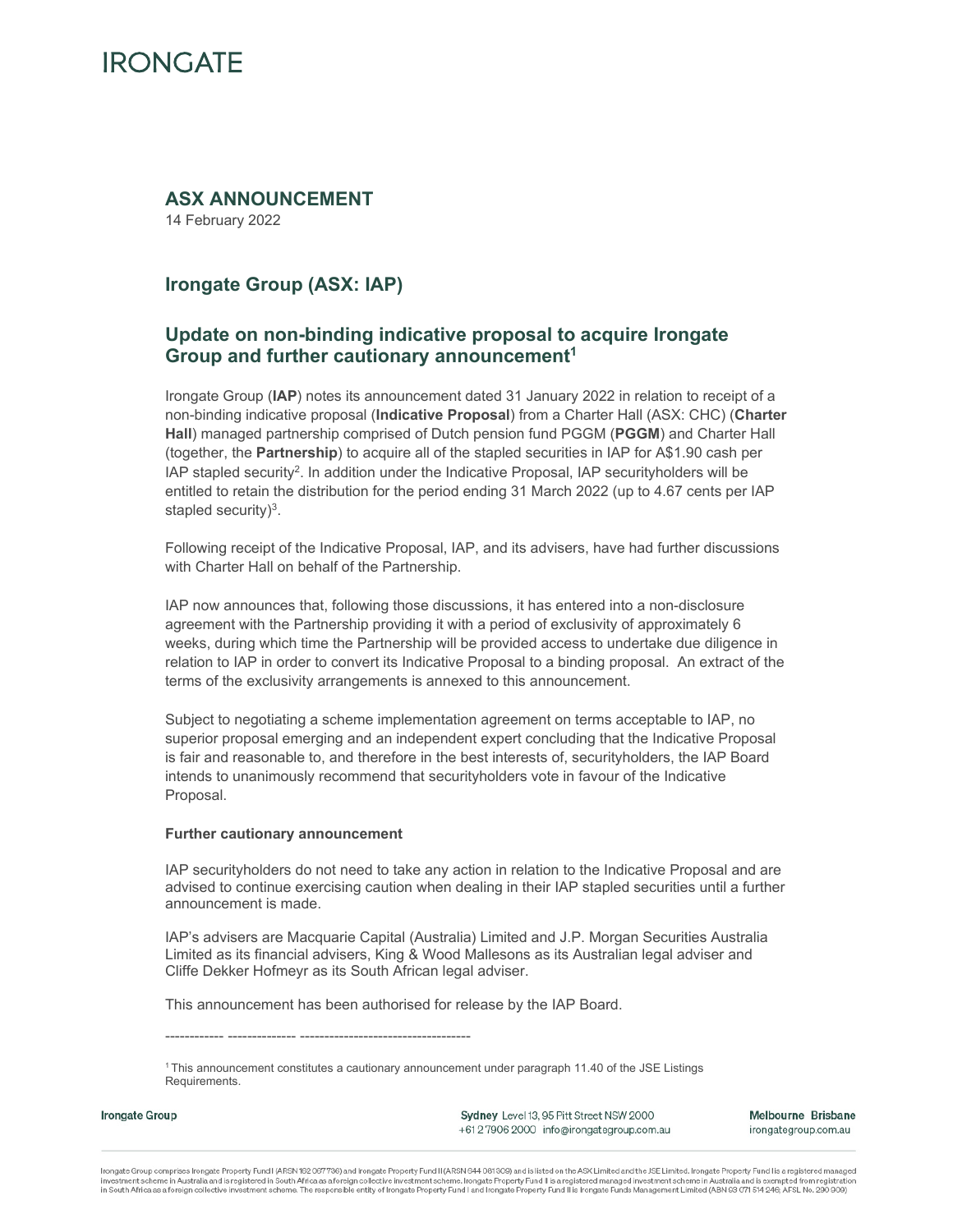

2 A\$1.90 per IAP stapled security represents an implied price per IAP stapled security in South African Rand of R20.61, based on the South African Rand to Australian Dollar ratio of 0.092 as at 11 February 2022. <sup>3</sup> IAP securityholders will be able to retain a distribution for the period ending 31 March 2022 of up to 4.67 cents per IAP stapled security. The A\$1.90 cash per IAP stapled security will be reduced by any subsequent distribution announced or paid in respect of IAP, excluding the distribution for the period ending 31 March 2022 of up to 4.67 cents per IAP stapled security.



#### **FOR FURTHER INFORMATION, PLEASE CONTACT:**

**Lucy Spenceley**  Investor Relations and Company Secretary

T +61 2 7906 2006 E ir@irongategroup.com.au

**Sue Cato**  Media

T +61 0419 282 319 cato@catoandclive.com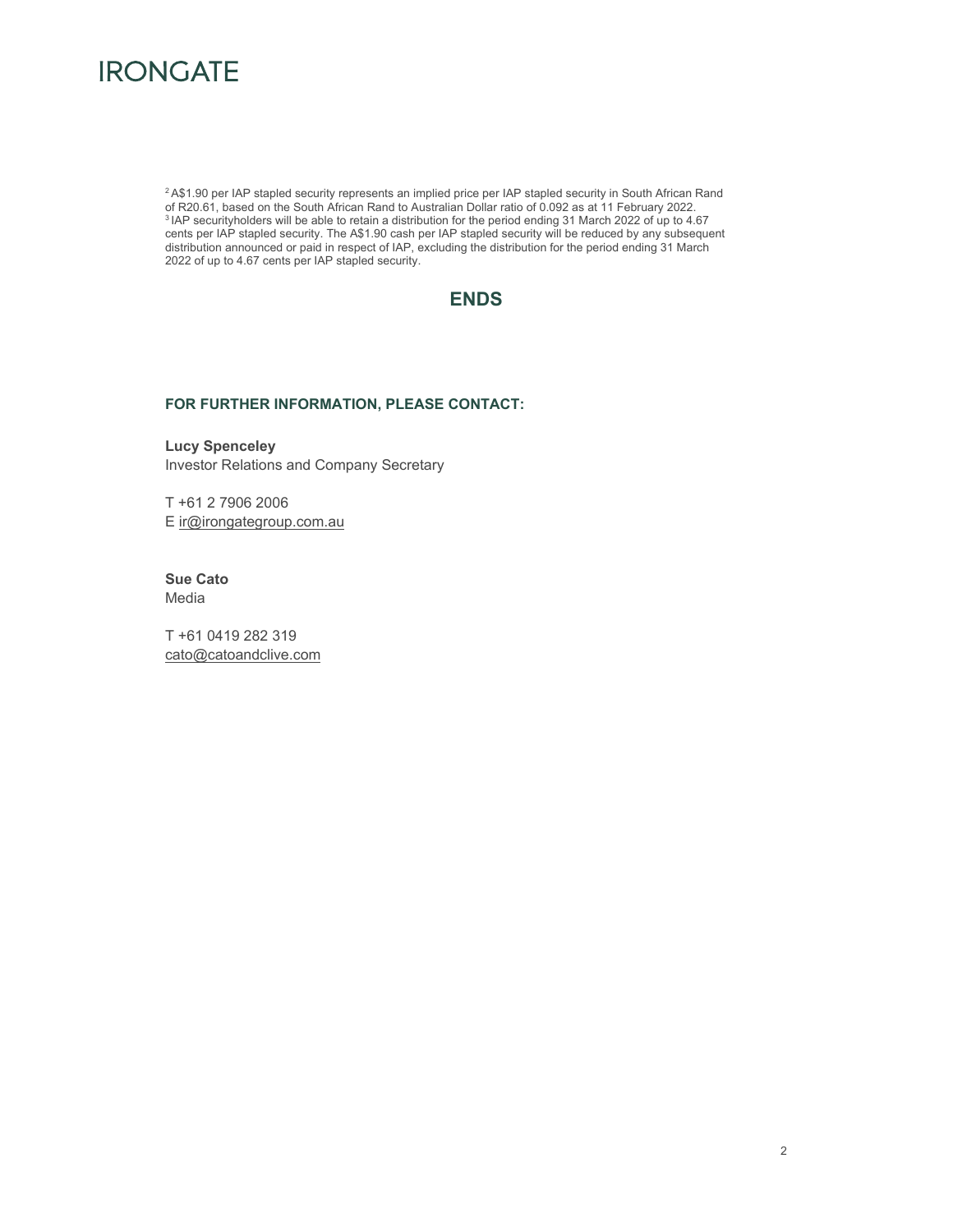### **Annexure – Non-disclosure agreement extract of exclusivity provisions**

### **1 Exclusivity**

#### **1.1 NO EXISTING DISCUSSIONS**

The Discloser represents and warrants that, other than the discussions with the Recipient, it is not currently in negotiations or discussions in respect of any Competing Transaction with any person.

#### **1.2 NO-SHOP**

During the Exclusivity Period, the Discloser must ensure that neither it nor any of its Representatives directly or indirectly:

(a) solicits, invites, encourages or initiates any enquiries, negotiations or discussions; or (b) communicates any intention to do any of these things,

with a view to obtaining any offer, proposal or expression of interest from any person in relation to a Competing Transaction.

#### **1.3 NO-TALK**

Subject to clause 1.5, during the Exclusivity Period, the Discloser must ensure that neither it nor any of its Representatives:

- (a) negotiates or enters into; or
- (b) participates in negotiations or discussions with any other person regarding,

a Competing Transaction or any agreement, understanding or arrangement that may be reasonably expected to lead to a Competing Transaction, even if that person's Competing Transaction was not directly or indirectly solicited, invited, encouraged or initiated by the Discloser or any of its Representatives or the person has publicly announced the Competing Transaction.

#### **1.4 DUE DILIGENCE INFORMATION**

Subject to clauses 1.5 and 1.6, during the Exclusivity Period, the Discloser must ensure that neither it nor any of its Representatives in relation to a Competing Transaction:

- (a) enables any other person other than the Recipient or to undertake due diligence investigations on the Discloser, its Related Entities, or their businesses or operations; or
- (b) makes available to any other person, or permits any other person to receive, other than Recipient (in the course of due diligence investigations or otherwise) any nonpublic information relating to the Discloser, its Related Entities, or their businesses or operations.

#### **1.5 EXCEPTIONS**

Clauses 1.3, 1.4 and 1.7(c) do not apply to the extent that they restrict the Discloser or the Discloser Board from taking or refusing to take any action with respect to a genuine Competing Transaction (which was not solicited, invited, encouraged or initiated by the

Irongate Group

Sydney Level 13, 95 Pitt Street NSW 2000 +612 7906 2000 info@irongategroup.com.au Melbourne Brisbane irongategroup.com.au

irongate Group comprises Irongate Property Fund I (ARSN 162 067736) and Irongate Property Fund II (ARSN 644 081 309) and is listed on the ASX Limited and the JSE Limited. Irongate Property Fund I is a registered managed investment scheme in Australia and is registered in South Africa as a foreign collective investment scheme. Irongate Property Fund II is a registered managed investment scheme in Australia and is exempted from registration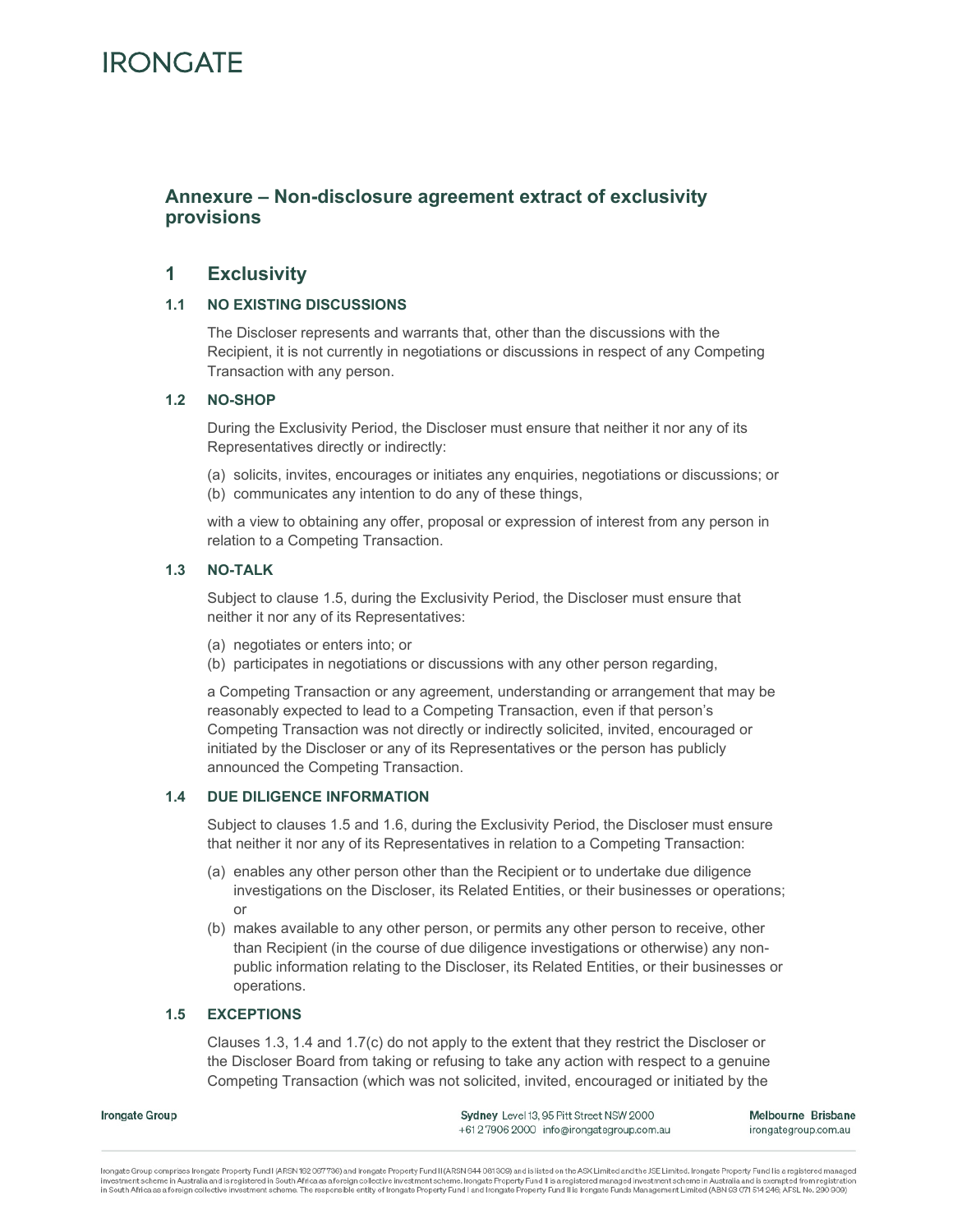Discloser or its Representatives in contravention of clause 1.2) provided that the Discloser Board has determined, in good faith that after receiving written legal advice from its external legal advisers that failing to respond to such a genuine Competing Transaction (or in the case of clause 1.7(c), disclosing the identity of the party making the approach) would be reasonably likely to constitute a breach of the Discloser Board's fiduciary or statutory obligations.

#### **1.6 FURTHER EXCEPTIONS**

Nothing in this document prevents Discloser from:

- (a) continuing to make normal presentations to, and to respond to enquiries from, brokers, portfolio investors and analysts in the ordinary course in relation to the Transaction or its business generally; or
- (b) fulfilling its continuous disclosure requirements.

#### **1.7 NOTICE OF UNSOLICITED APPROACH**

The Discloser must promptly inform the Recipient if it, or any of its Related Entities or Representatives, receives any unsolicited approach with respect to any Competing Transaction and must disclose to the Recipient:

- (a) the fact that such an approach has been made;
- (b) the general nature of the approach; and
- (c) subject to clause 1.5, the identity of the party making the approach.

#### **DEFINITIONS**

*360 Capital* means 360 Capital Group and 360 Capital REIT.

*360 Capital Group* means the stapled entity comprising 360 Capital Group Limited (ABN 18 113 569 136) and 360 Capital Investment Trust (ARSN 104 552 598).

*360 Capital REIT* means the stapled fund comprised of the 360 Capital Passive REIT (ARSN 602 304 432) and 360 Capital Active REIT (ARSN 602 303 613).

*360 Capital Representative* means:

- (a) 360 Capital and its Related Entities;
- (b) an employee, agent, officer, director or adviser of 360 Capital or its Related Entities; and
- (c) a financier of 360 Capital and its Related Entities in relation to the Transaction.

*Associate* has the meaning set out in section 12 of the Corporations Act, as if section 12(1) of the Corporations Act included a reference to this document.

*Competing Transaction* means a proposal, transaction or arrangement (whether by way of takeover bid, trust scheme, capital reduction, sale of assets, sale or issue of securities, joint venture or otherwise) which, if completed, would mean a person (other than Recipient or its Related Entities) whether alone or together with its Associates would: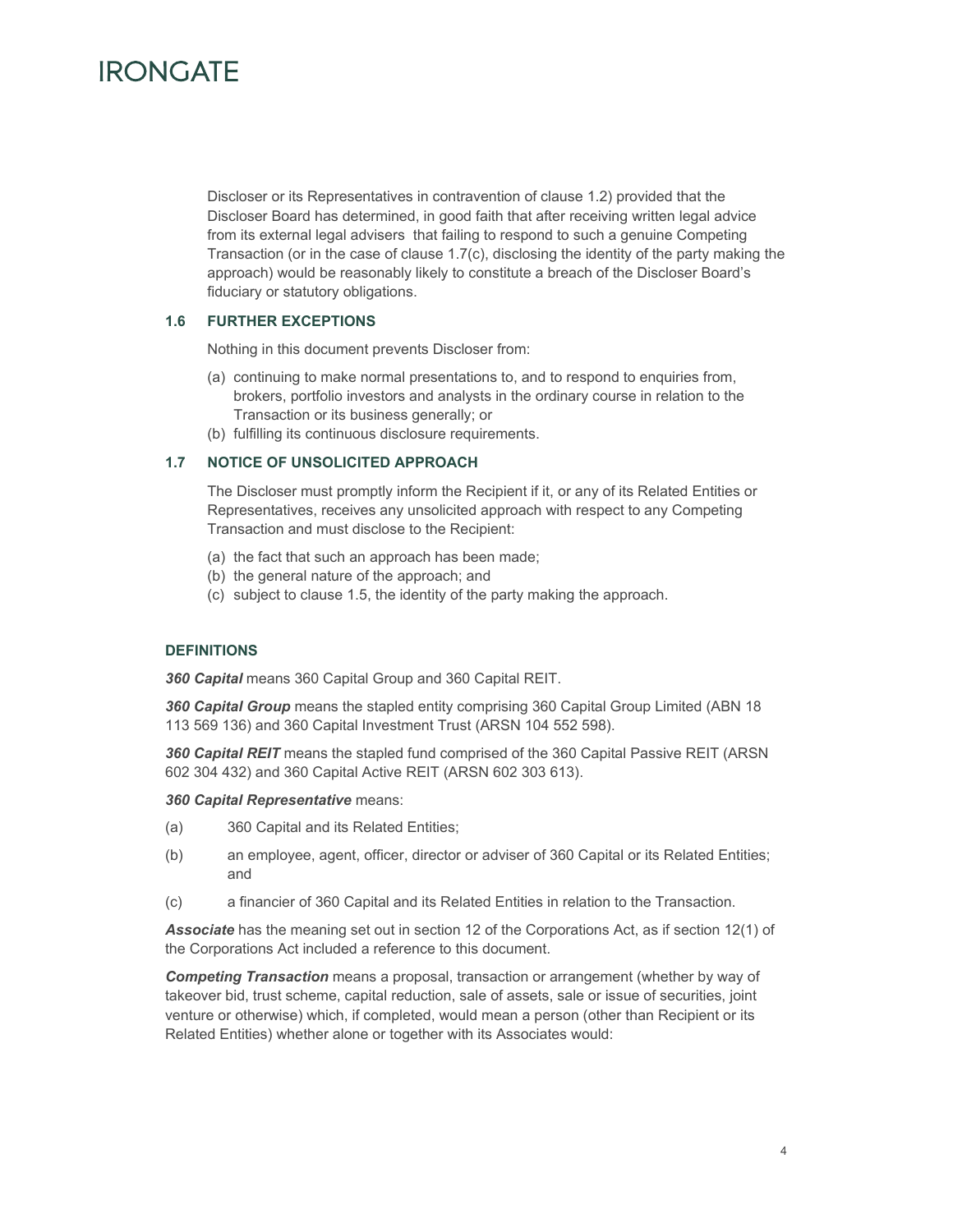- (d) directly or indirectly, acquire an interest or Relevant Interest in or become the holder 20% or more of the IAP Stapled Securities (other than as custodian, nominee or bare trustee);
- (e) acquire control of the Irongate Group, within the meaning of section 50AA of the Corporations Act;
- (f) directly or indirectly acquire, obtain a right to acquire, or otherwise obtain an economic interest in all or a substantial part or a material part of the assets of or business conducted by the Irongate Group;
- (g) otherwise acquire or merge (including by a reverse takeover bid or dual listed company structure) with the Irongate Group.

*Control* with respect to any person (other than an individual) means the possession, directly or indirectly, of the power to direct or cause the direction of the management or policies of such person, whether through the ownership of voting securities, by agreement or otherwise, and includes the following:

- (a) direct or indirect ownership of more than 50% of the voting rights of such person; or
- (b) the right to appoint the majority of the members of the board of directors of such person (or similar governing body) or to manage on a discretionary basis the assets of such person,

and *Controlled* has a corresponding meaning and, for the avoidance of doubt:

- (c) a general partner is deemed to Control a limited partnership of which it is the general partner; and
- (d) any trust, managed investment scheme, limited liability company or body corporate or other fund or entity (**Fund Vehicle**) in respect of which a person or a Related Entity of such person is a manager, trustee, responsible entity, general partner or investment advisor (**Manager**) will also be deemed to be Controlled by such person and to be a Related Entity of any other Fund Vehicle in respect of which such person is a Manager.

*Corporations Act* means the Corporations Act 2001 (Cwlth).

*Discloser* means Irongate Funds Management Limited (ACN 071 514 246) ("IFML") as the responsible entity of each of Irongate Property Fund I (ARSN 162 067 736) and Irongate Property Fund II (ARSN 644 081 309)

*Discloser Board* means the board of directors of the Discloser.

**Exclusivity Period** means the period from and including the date of this document to the date which is six weeks from the date of this document

*IAP Stapled Securities* means stapled securities in the Irongate Group, each comprising one fully unit in Irongate Property Fund I and one unit in Irongate Property Fund II.

*Irongate Group* means the stapled entity comprised of Irongate Property Fund I (ARSN 162) 067 736) and Irongate Property Fund II (ARSN 644 081 309).

*MoU* means the memorandum of understanding dated 28 January 2022 between the Recipient and 360 Capital, a copy of which was provided to the Discloser on 28 January 2022.

Irongate Group

Sydney Level 13, 95 Pitt Street NSW 2000 +612 7906 2000 info@irongategroup.com.au Melbourne Brisbane irongategroup.com.au

irongate Group comprises Irongate Property Fund I (ARSN 162 067736) and Irongate Property Fund II (ARSN 644 081 309) and is listed on the ASX Limited and the JSE Limited. Irongate Property Fund I is a registered managed investment scheme in Australia and is registered in South Africa as a foreign collective investment scheme. Irongate Property Fund II is a registered managed investment scheme in Australia and is exempted from registration